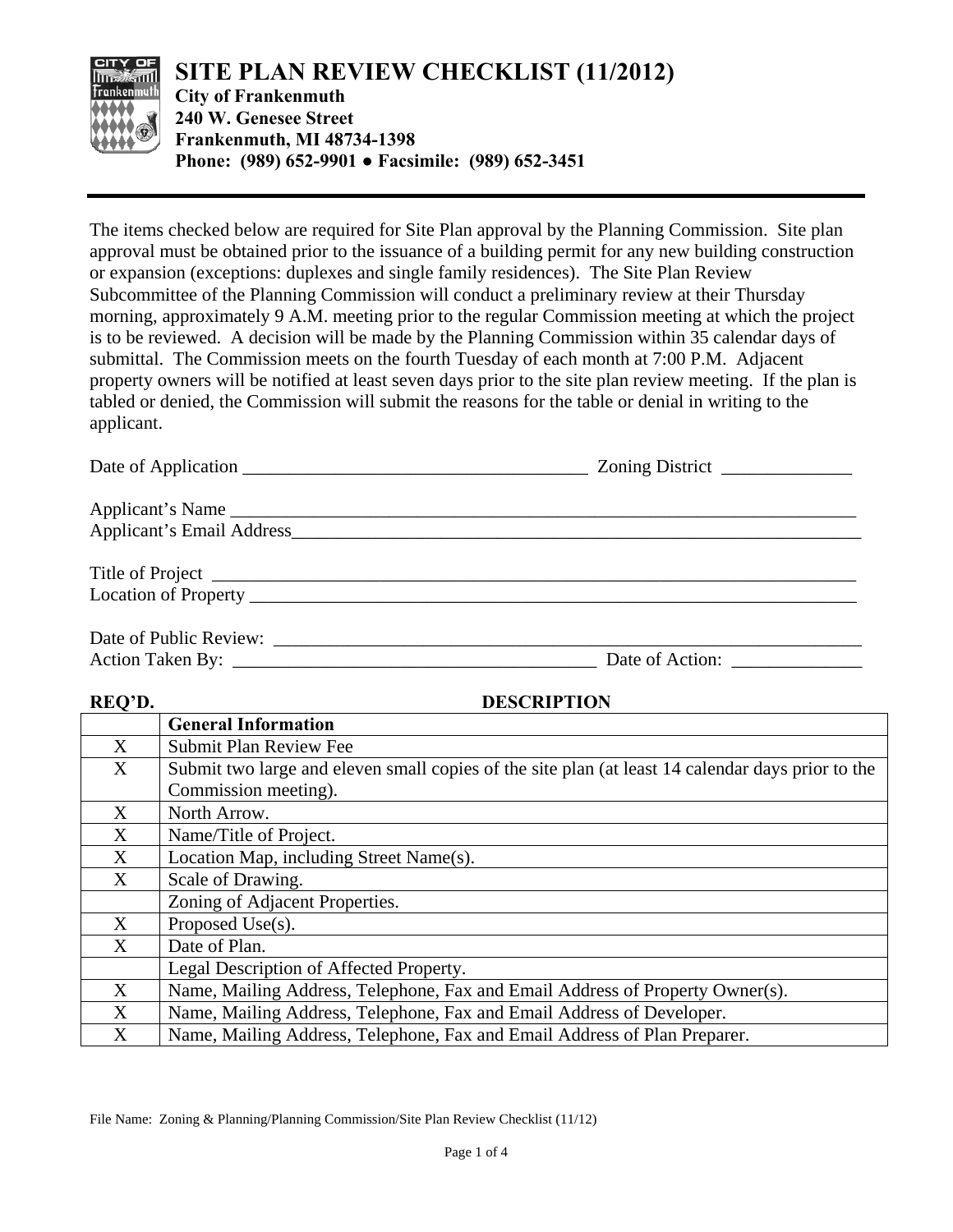|                         | <b>Site Information</b>                                                                                                                                                                                          |  |  |  |
|-------------------------|------------------------------------------------------------------------------------------------------------------------------------------------------------------------------------------------------------------|--|--|--|
| X                       | Indicate all Property Lines.                                                                                                                                                                                     |  |  |  |
| $\overline{\text{X}}$   | Indicate all Street Right-of-Ways and Easements.                                                                                                                                                                 |  |  |  |
| $\mathbf X$             | Indicate the Location(s) of all Existing and Proposed Buildings, Structures.                                                                                                                                     |  |  |  |
| X                       | Indicate the Location(s) of all Existing and Proposed Fences, Berms, etc.                                                                                                                                        |  |  |  |
|                         | Indicate the Location(s) of all Buildings and Structures to be Removed.                                                                                                                                          |  |  |  |
|                         | Indicate Total Square Footage of Lot Area.                                                                                                                                                                       |  |  |  |
| X                       | Indicate the Total Square Footage of All Existing & Proposed Structures.                                                                                                                                         |  |  |  |
| $\overline{\mathbf{X}}$ | Indicate Building Setback Lines as Specified by Ordinance and whether the proposed site                                                                                                                          |  |  |  |
|                         | design meets ordinance setbacks, yard dimensions, lot coverage and square footage                                                                                                                                |  |  |  |
|                         | requirements.                                                                                                                                                                                                    |  |  |  |
|                         | Setbacks from Significant Natural Features (i.e. Cass River and drains) see Section 5.158.                                                                                                                       |  |  |  |
|                         | Show all Sidewalks, Existing and Proposed.                                                                                                                                                                       |  |  |  |
|                         |                                                                                                                                                                                                                  |  |  |  |
|                         | <b>Utilities</b>                                                                                                                                                                                                 |  |  |  |
|                         | Identify all Underground Utilities.                                                                                                                                                                              |  |  |  |
|                         | Identify all Above Ground Utilities.                                                                                                                                                                             |  |  |  |
|                         | Whether any over-sizing of public utilities is necessary to serve adjacent properties.                                                                                                                           |  |  |  |
|                         | Locate all Fire Hydrants on or Adjacent to the Property.                                                                                                                                                         |  |  |  |
|                         |                                                                                                                                                                                                                  |  |  |  |
|                         | <b>Drives, Parking and Circulation</b>                                                                                                                                                                           |  |  |  |
| $\mathbf X$             | Show all Drives, Including Driveway Approaches from the Street.                                                                                                                                                  |  |  |  |
| X                       | Show Parking Lot Layout for All Existing and Proposed Spaces, Including Barrier Free                                                                                                                             |  |  |  |
|                         | Spaces. Also, show Number of Spaces in each Bay or Cluster and the Total for Number of                                                                                                                           |  |  |  |
|                         | Spaces for the Site.                                                                                                                                                                                             |  |  |  |
|                         | Show Loading and Unloading Parking Spaces and Loading Dock Areas.                                                                                                                                                |  |  |  |
|                         | Show a Lighting Plan for the Parking Lot(s) and Building(s).                                                                                                                                                     |  |  |  |
|                         | Show provisions made for joint access to parking lots.                                                                                                                                                           |  |  |  |
|                         |                                                                                                                                                                                                                  |  |  |  |
|                         | <b>Traffic Impact Study</b>                                                                                                                                                                                      |  |  |  |
|                         | A traffic impact study shall be required when a proposed development would be expected to generate<br>over seventy-five (75) directional trips during the peak hour of the traffic generator or the peak hour on |  |  |  |
|                         | the adjacent streets, or over seven hundred fifty (750) trips in an average day. This requirement applies                                                                                                        |  |  |  |
|                         | to new phases or changes to a development where a traffic study is more than two (2) years old and                                                                                                               |  |  |  |
|                         | roadway conditions have changed significantly (volumes increasing more than 2 percent annually) or a                                                                                                             |  |  |  |
|                         | change in use or expansion at an existing site. If yes, please complete the Traffic Impact Checklist.                                                                                                            |  |  |  |
|                         |                                                                                                                                                                                                                  |  |  |  |
|                         | <b>Retail Development Design Standards</b>                                                                                                                                                                       |  |  |  |
|                         | All Retail Developments shall be designed in order, as near as practicable, to emulate small town                                                                                                                |  |  |  |
|                         | centers, such that retail buildings will be located around a central public area, with landscaping, open                                                                                                         |  |  |  |
|                         | space and other features encouraging walking rather than auto traffic as described in Section 5.155<br>[Retail Development Design Standards].                                                                    |  |  |  |
|                         |                                                                                                                                                                                                                  |  |  |  |
|                         | <b>Signs</b>                                                                                                                                                                                                     |  |  |  |
|                         | Submit Signage Plans.                                                                                                                                                                                            |  |  |  |
|                         |                                                                                                                                                                                                                  |  |  |  |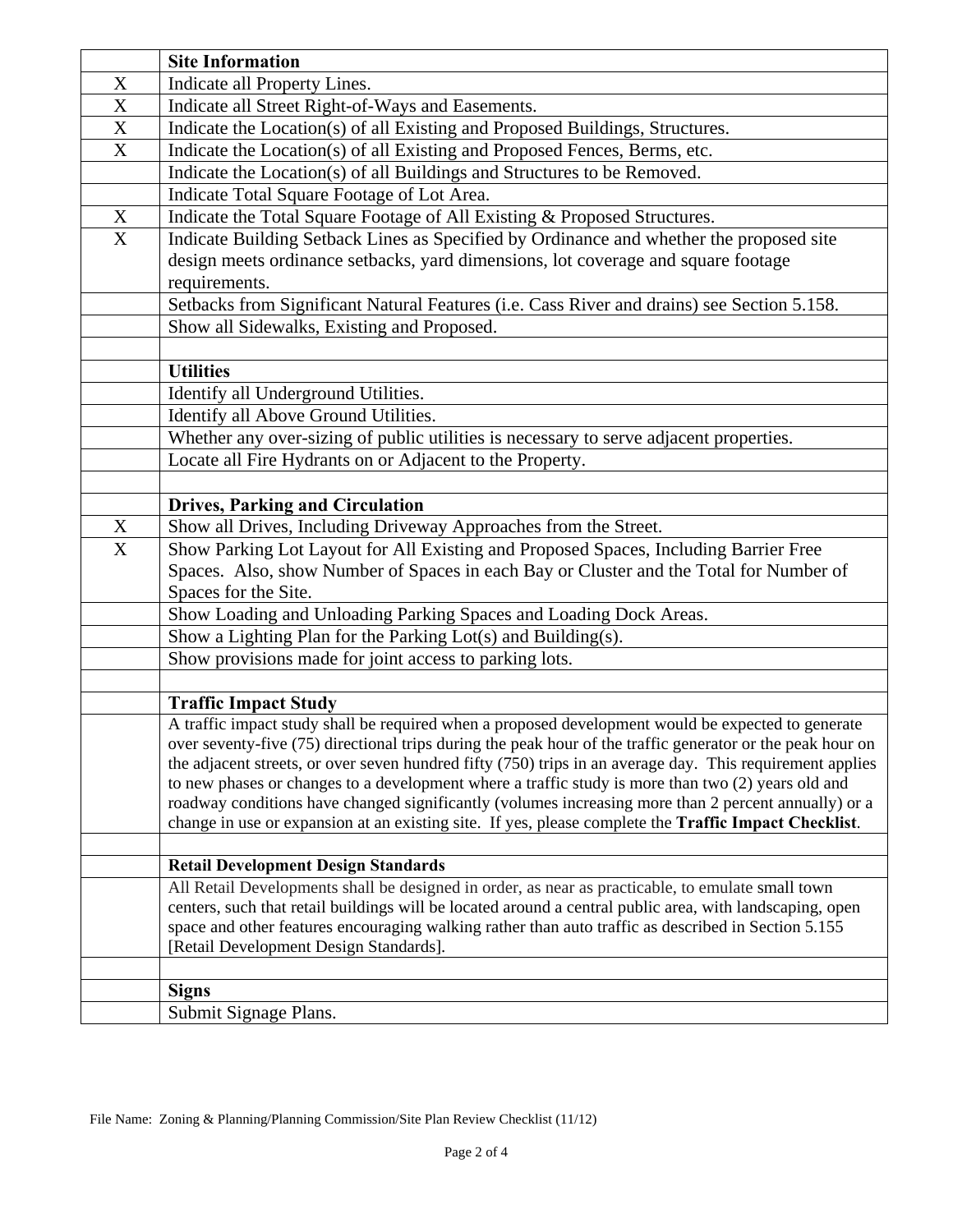|                           | <b>Landscaping - General</b>                                                                                                                                                                                   |  |  |  |
|---------------------------|----------------------------------------------------------------------------------------------------------------------------------------------------------------------------------------------------------------|--|--|--|
|                           | Not less than seven percent (7%) of the site area shall be landscaped.                                                                                                                                         |  |  |  |
|                           |                                                                                                                                                                                                                |  |  |  |
|                           | $NOTE(s)$ :                                                                                                                                                                                                    |  |  |  |
|                           | [1] This 7% calculation does not include landscaping required for parking lots as described in Section<br>5.148 [Off-Street Parking Area Landscaping Requirements], and it does not include landscaping in any |  |  |  |
|                           | street right-of-way area.).                                                                                                                                                                                    |  |  |  |
|                           |                                                                                                                                                                                                                |  |  |  |
|                           | [2] The 7% calculation will include live flower boxes which are building mounted, and credit will be                                                                                                           |  |  |  |
|                           | given for four (4) times the square footage of the top surface area of the flower boxes.                                                                                                                       |  |  |  |
|                           |                                                                                                                                                                                                                |  |  |  |
|                           | [3] Detention basin areas whose primary purpose is for storm water drainage detention cannot be<br>counted as part of the 7% calculation. However, bio-filtration or rain garden areas may qualify if          |  |  |  |
|                           | approved by the Planning Commission to be included as part of the 7% calculation.                                                                                                                              |  |  |  |
|                           |                                                                                                                                                                                                                |  |  |  |
|                           | <b>Landscaping - Parking</b>                                                                                                                                                                                   |  |  |  |
|                           | As used in this Section the term "parking lot landscaping" shall mean landscaped planting areas                                                                                                                |  |  |  |
|                           | completely surrounded by parking lot spaces or maneuvering lanes. For all new off-street parking lots                                                                                                          |  |  |  |
|                           | with seventy (70) or more parking spaces, there shall be provided landscaped planting areas.                                                                                                                   |  |  |  |
|                           |                                                                                                                                                                                                                |  |  |  |
|                           | <b>Additional Information</b>                                                                                                                                                                                  |  |  |  |
| $\boldsymbol{\mathrm{X}}$ | Show a Floor Plan for each Building/Floor.                                                                                                                                                                     |  |  |  |
| X                         | Show Building elevation drawings including all four sides of buildings Front, Side and Rear.                                                                                                                   |  |  |  |
|                           | Indicate the Location of the Dumpster(s) and Screening Thereof.                                                                                                                                                |  |  |  |
|                           | Indicate the Location of any Hazardous Waste Storage. Also, will this facility use, store or                                                                                                                   |  |  |  |
|                           | generate hazardous substances in quantities in excess of the State of MI thresholds for spill                                                                                                                  |  |  |  |
|                           | reporting as defined in R 324.2002 and R 324.2009 of the MI Administrative Code, unless                                                                                                                        |  |  |  |
|                           | exempt under R 324.2003. If yes, please complete the Groundwater Protection Checklist.                                                                                                                         |  |  |  |
|                           | Submit Phases of Development and Phase Boundaries                                                                                                                                                              |  |  |  |
|                           | Submit an Environmental Impact Study.                                                                                                                                                                          |  |  |  |
|                           | Submit the Maintenance Agreement for Common Areas.                                                                                                                                                             |  |  |  |
|                           | Submit the Master Deed for Condominium Projects.                                                                                                                                                               |  |  |  |
|                           | Submit Buffer/Berm Plans to Shield/Screen Adjacent Property.                                                                                                                                                   |  |  |  |
|                           | Indicate Clear Vision Areas for Corner Lots.                                                                                                                                                                   |  |  |  |
|                           |                                                                                                                                                                                                                |  |  |  |
|                           | <b>Additional Approvals &amp; Permits</b>                                                                                                                                                                      |  |  |  |
|                           | Driveway Permit(s)                                                                                                                                                                                             |  |  |  |
|                           | a. City of Frankenmuth                                                                                                                                                                                         |  |  |  |
|                           | b. Saginaw County Road Commission                                                                                                                                                                              |  |  |  |
|                           | c. MI Department of Transportation                                                                                                                                                                             |  |  |  |
|                           | Fire Department.                                                                                                                                                                                               |  |  |  |
|                           | Flood Zone Permit - MI Department of Environmental Quality                                                                                                                                                     |  |  |  |
|                           | Historic District Commission.                                                                                                                                                                                  |  |  |  |
|                           | Police Department.                                                                                                                                                                                             |  |  |  |
|                           | Sewer/Septic System                                                                                                                                                                                            |  |  |  |
|                           | a. City of Frankenmuth                                                                                                                                                                                         |  |  |  |
|                           | b. Saginaw County Department of Public Health                                                                                                                                                                  |  |  |  |
|                           | Soil Erosion Permit – Saginaw County Public Works Commissioner. See Zoning Code                                                                                                                                |  |  |  |
|                           | Section 5.156.                                                                                                                                                                                                 |  |  |  |

File Name: Zoning & Planning/Planning Commission/Site Plan Review Checklist (11/12)